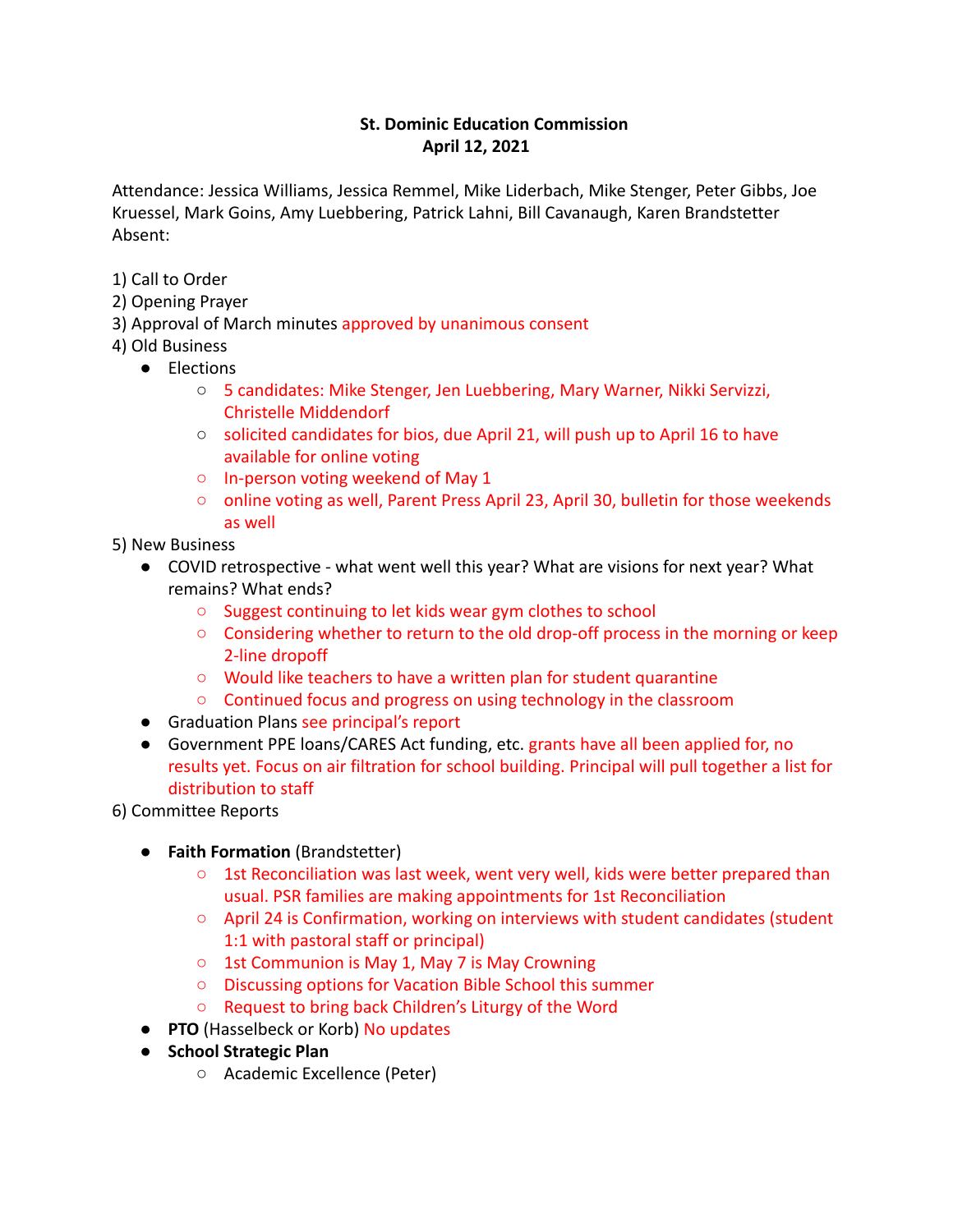- Academic Issues Committee updates (see notes from Jan McReynolds at bottom)
- Technology questions for Mr. Shortt emailed after last meeting, waiting to receive responses
- Grants see notes from Amy Walter below
- STEM Club/Makerspace updates new STEM Club-from-home sent last week
- Teacher Engagement & Recognition (Jessica & Jessica)
	- Third Thursday, March lunch was from OPie-O
	- April will be breakfast (bagels, fruit, etc.)
	- Will discuss teacher surveys at staff meeting tomorrow
	- Hiring: junior high teachers will assist with interviews for jr high position. Outgoing preschool director will be involved with interviews for preschool position. School psychologist position is staffed by county.
- Catholic Culture, Community & Family
	- Covered with Faith Formation report
	- PBIS discussion (in context of Dr. Romanello retiring) expectation is for new psychologist to promote PBIS to whatever extent possible, may rely on other staff for faith-related aspects
- Marketing & Communication (Mark & Joe)
	- School Website meeting this Friday to develop vision for new school website, new system for student information (replace ProgressBook)
	- Google ad grant Grant was approved, Mark & Joe will work on developing ad content, will consult with business manager before publishing
	- Social Media Policy Update (Peter)
- Plan for "next 3 years" consensus to reinvest in another 3-year plan
- **Principal's Report** (Bill) see report below
	- Registration
	- Chromebook updates
	- School Calendar
	- Tuition
	- Capital Improvement
	- Parish Meeting minutes/feedback (marketing, website, etc)
	- Departing staff
	- Other items of interest?
- **Tuition Credit** (Lahni)
	- Frisch's 4/13
	- Chipotle 5/11

7) Next Meeting: Monday, May 10 at 7 pm, school library.

- 8) Closing Prayer
- 9) Adjournment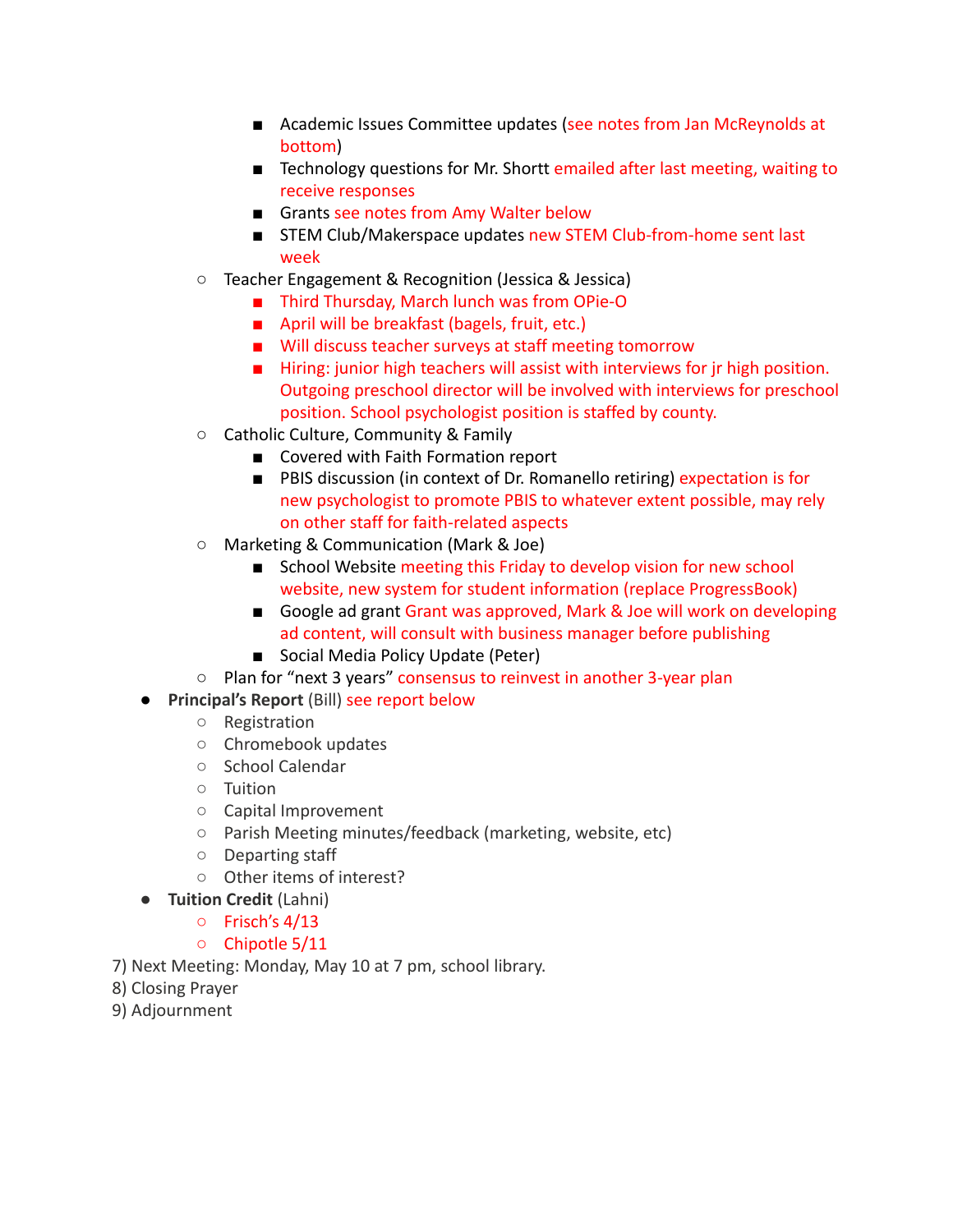## **March 16, 2021 Update from Jan McReynolds (Academic Issues Committee Chair):**

Our Academic Issues Committee met a few weeks ago, so I'll provide the updates from our meeting.

- 1. We discussed plans for students who are failing and/or struggling. Individual plans have been implemented through auxiliary services and teacher assistance. Students are getting one on one instruction during RTI bell and scheduled times with the appropriate services. There has been progress, but additional steps are needed. We reinstated the Homework Club during recess to help students complete their assignments (grades 6-8).
- 2. We are in the process of addressing students who have excessive absences. Obviously, there is a correlation between this and learning gaps in the classroom. Administration is currently gathering information from teachers and the intent is to meet with families to improve the situation. We are also discussing the protocol for new families and possibly modifying expectations.
- 3. We are assessing components of the Renaissance Program to determine what is most beneficial for our students. I am in the process of gathering information for our annual accreditation report that is due in May. I will share this with the Education Commission as soon as it is completed. This includes the results for STAR testing. I will forward this as well.
- 4. We are continuing Year 3 of our School Improvement Plan, with an emphasis on problem solving. Some of our assessment tools are reflective writing (rubrics score the 6 critical thinking skills from Bloom's), Pre/Post tests (critical thinking skills) in all subject areas, lesson plans assessing critical thinking skills, STAR tests (math & reading), and Project-based learning activities.
- 5. Examples of Project-based learning activities-
	- **(K-2)** Unit on butterflies. They will observe, explore, and journal the transformation of a live caterpillar into a butterfly using scientific explanations and vocabulary. Each grade level will then complete an appropriate project (construct life cycle of a butterfly).
	- **3rd Grade-** Read Thomas Edison's "The Wizard", think about what invention would be helpful in our world. Brainstorm ideas, illustrate and write about your invention. Make a model/picture of invention, name it, and provide details. Write a paragraph explaining the invention and include reasons why you chose to create it. Present invention to class.
	- **6th Grade** Data analysis for Math Standards. Students will create surveys for students and teachers. They will predict the results of their surveys before given. Next students will collect and analyze the data, including comparing predictions to the actual results. They will display results with several different methods including graphs, line plots, and box/whiskers plot. Finally, they will summarize findings and present their conclusions through visual aids such as posters or PowerPoint presentations.

All grade levels are participating in Project-based learning activities, just provided a few examples.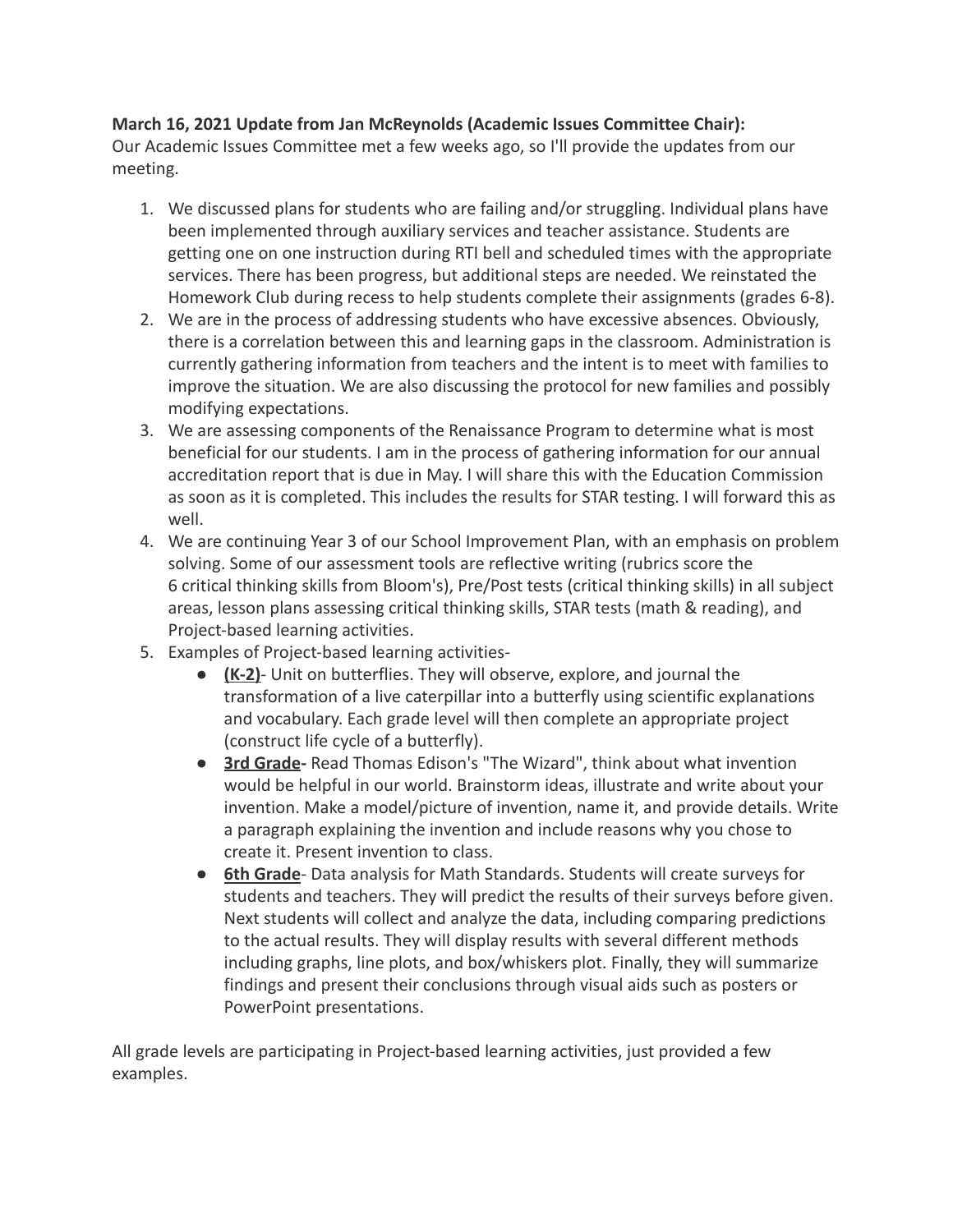## **Principal's Report**

1. Enrollment for next school year 2021-22 school year:

Preschool: 39 Kindergarten: 48 1st: 40 2nd: 41 3rd: 28 4th: 35 5th: 44 6th: 37 7th: 41 8th: 50 Total-K-8: 364 Total Preschool: 39 Total with Preschool: 403

Total- K-8-2020-2021: 364 Total Preschool- 2020-2021: 49 Total with Preschool: 413

- 2. School Calendar: We are working on this. There will be fewer 4-day weekends. Once it is finished, I will publish it. I am awaiting the response from Fr. Jim/Deacon Mark.
- 3. Tuition has been set by the Parish Administration with consultation of the Finance Council for the 2021-22 school year at \$5,000.00. With successful application of the Fr. James Walsh Scholarship, net tuition would be \$3,400.00. This is a \$100 increase
- 4. Capital Improvement List: The list was given to the Parish Administration Staff at the end of February. I know that the bathrooms near the gym are being looked at as a high priority to get completed over the summer. Once the Parish Administration has a chance to look at the list and meet with me, we will then prioritize the list together.
- 5. This coming Friday and next Friday Josh, Stephanie, Charlie, and I are meeting to discuss the website. Once we do this, we will include Mark Goins and Joe Kruessel in the future meetings.
- 6. The following staff are leaving:
	- a. Mr. Steve Burns is retiring for the 2nd time. Steve worked for Northwest School District for 30 years and has been our Jr. High Teacher for the last 5 years.
	- b. Jeannine Roth has resigned her position due to health issues.
	- c. Dr. Mary Ann Romanello will be retiring at the end of this school year. Dr. Romanello has been with us for 35 years.